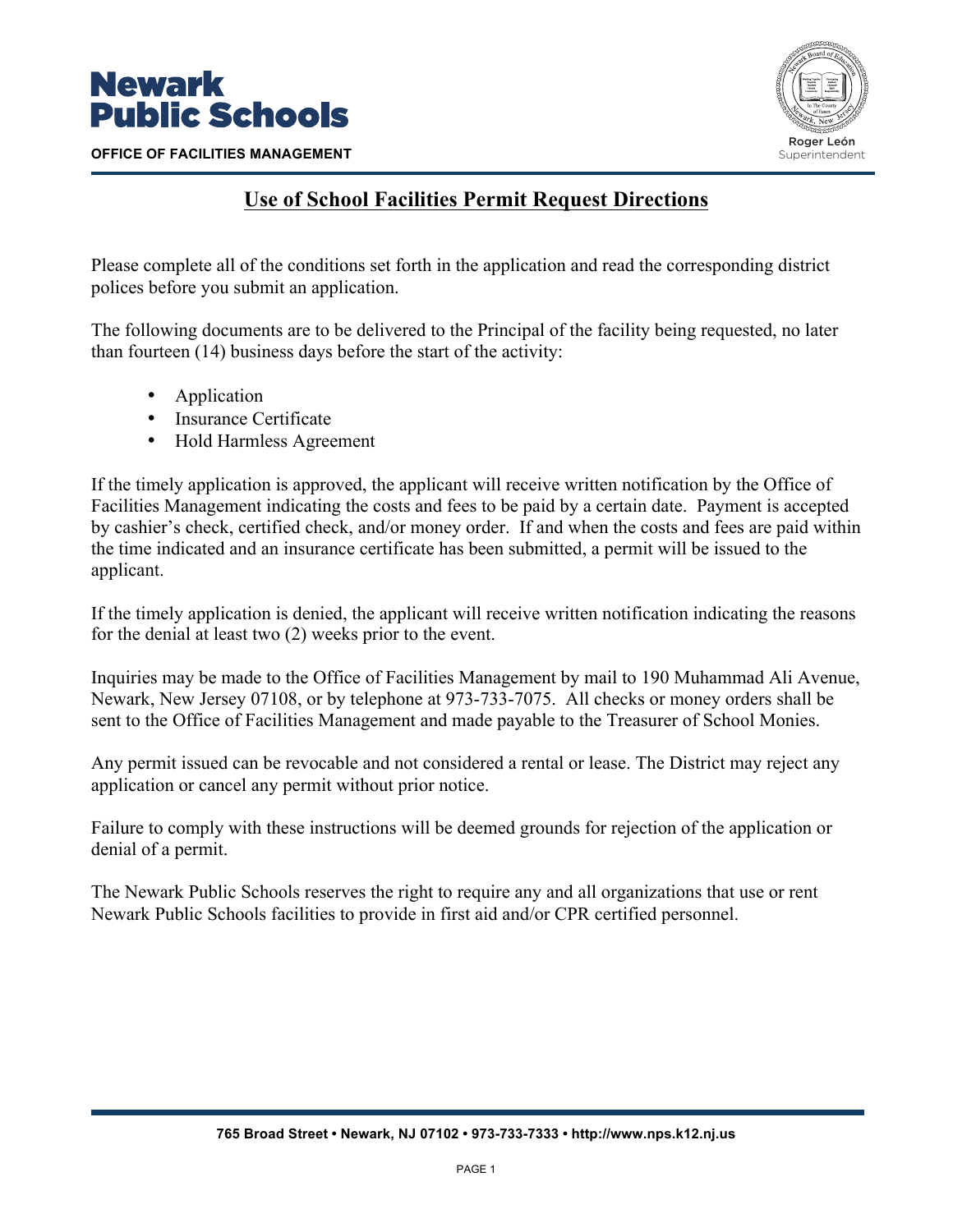## Insurance Certificate

The use of the Newark Public Schools properties by the aforementioned organization is contingent upon the receipt of an insurance certificate at least fourteen (14) business days before the start of the activity. The insurance certificate must indicate the following:

- 1. For general liability insurance, minimum protection limits of \$1,000,000. Combined single limit for bodily injury and property damage per occurrence must be provided. In addition, the Care, Custody and Control Endorsement must be deleted and a Cross Liability Endorsement must be included in the event of one insured suing another insured.
- 2. The "Hold Harmless, Indemnification Agreement" should be listed on the insurance certificate and the Newark Public Schools should be listed as an "Additional Named Insured".
- 3. Evidence of Workers Compensation Insurance must be included on the insurance certificate in cases where the organization has paid members.
- 4. Evidence of Accident Insurance must be included on the insurance certificate in such cases as when the nature of the event is sports related.

If you have any questions concerning the insurance certificate application or process to secure insurance, please contact the Office of Legal Counsel at 973-733-7139.